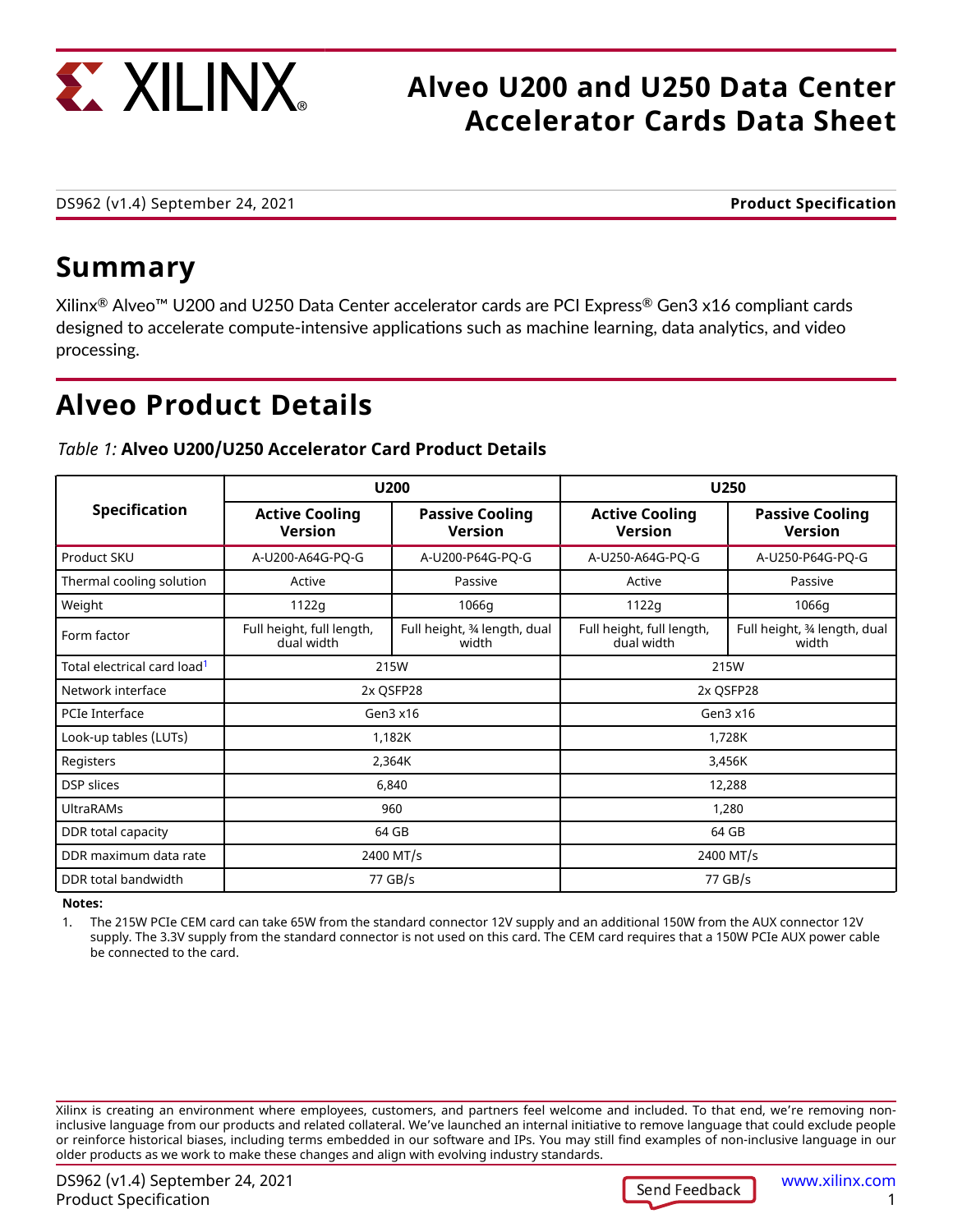<span id="page-1-0"></span>The following figure shows the components within an Alveo accelerator card.





# **Card Specifications**

## **Dimensions**

The card is compliant with the PCIe CEM rev.3.0 Specification as a dual-slot, standard height card. The card with the passive cooling enclosure is three-quarter length, and the card with the active cooling enclosure is full length.

### *Table 2:* **Card Dimensions**

| <b>Parameter</b>                    | <b>Dimension</b>               |
|-------------------------------------|--------------------------------|
| Height                              | 4.381 inch (111.28 mm) maximum |
| Active cooling enclosure installed  |                                |
| Assembly length                     | 11.5 inch (291 mm)             |
| Assembly width                      | 1.54 inch (39.04 mm)           |
| Passive cooling enclosure installed |                                |
| Assembly length                     | 9.3 inch (236 mm)              |
| Assembly thickness                  | 1.54 inch (39.04 mm)           |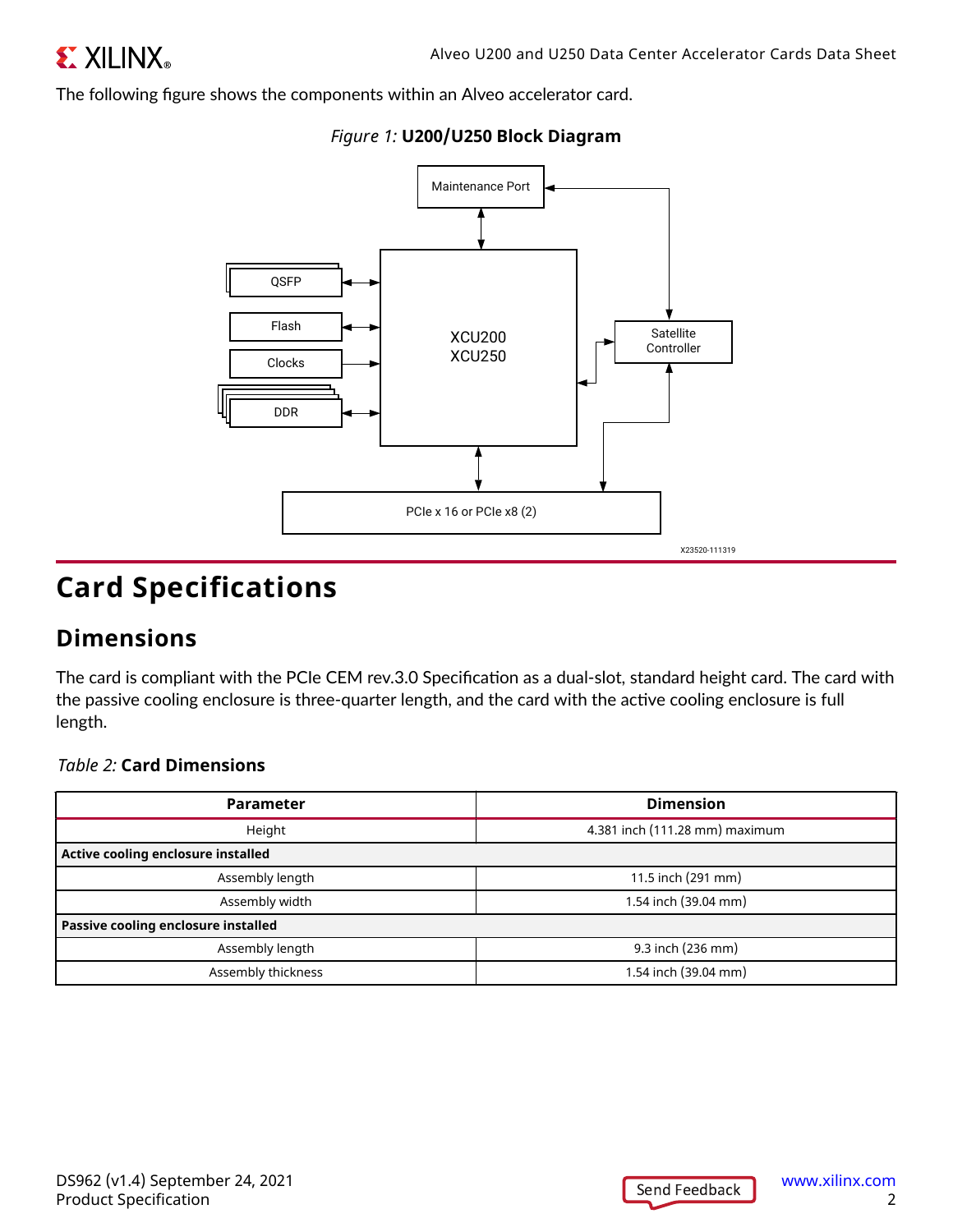# <span id="page-2-0"></span>**EXILINX**

# **PCIe Connector/Data Rates**

### *Table 3:* **PCI Express 16-Lane Data Transfer Rate Performance**

| <b>PCI Express Generation</b> | <b>Performance</b>                  |
|-------------------------------|-------------------------------------|
| Gen 1                         | 2.5 GigaTransfers per second (GT/s) |
| Gen 2                         | $5.0$ GT/s                          |
| Gen 3                         | $8.0$ GT/s                          |

## **DDR4 Specifications**

Four 288-pin DDR4 DIMM sockets are populated with single rank DIMMs capable of operating at data rates up to 2400 MegaTransfers per second (MT/s).

### *Table 4:* **DDR4 Interfaces**

| Alveo Card                           | <b>Parameter</b> | <b>Description</b>                          |
|--------------------------------------|------------------|---------------------------------------------|
| A-U200-A64G-PO-G                     | Manufacturer     | l Micron                                    |
| A-U200-P64G-PO-G                     | Part Number      | MTA18ASF2G72PZ-2G3B1                        |
| A-U250-A64G-PO-G<br>A-U250-P64G-PO-G | Description      | 16 GB 288-pin DDR4 RDIMM                    |
|                                      |                  | Configuration: 2 Gb x 72                    |
|                                      |                  | Single rank                                 |
|                                      |                  | Supports ECC error detection and correction |
|                                      |                  | Supports 2400 MT/s                          |

For more details about the Micron DDR4 DIMM, see the Micron MTA18ASF2G72PZ-2G3B1IG data sheet at [www.micron.com](https://www.micron.com).

## **Network Interfaces**

The Alveo U200/U250 accelerator cards host two 100G interfaces, each comprised of a 4-lane QSFP28 connector. The QSFP case temperature must be less than 85°C for class 3 optical modules (< 2.5W), and less than 70°C for class 4 optical modules (< 3.5W). The user needs to provide sufficient airflow and ambient temperature to ensure the optical module remains within the manufacturer's specification. QSFP connectors are not supported in the current version of the target platform. For available platforms, see *Alveo Data Center Accelerator Card Platforms User Guide* [\(UG1120\)](https://www.xilinx.com/cgi-bin/docs/bkdoc?k=accelerator-cards;d=ug1120-alveo-platforms.pdf). Each connector is housed within a single QSFP cage assembly located at the I/O bracket.

## **USB Maintenance Port**

The Alveo U200/U250 accelerator cards include a micro-USB maintenance port located at the front of the card.

# **Qualified Servers**

A list of servers on which Alveo cards are fully qualified can be found here: [https://www.xilinx.com/products/](https://www.xilinx.com/products/boards-and-kits/alveo/qualified-servers.html) [boards-and-kits/alveo/qualified-servers.html](https://www.xilinx.com/products/boards-and-kits/alveo/qualified-servers.html).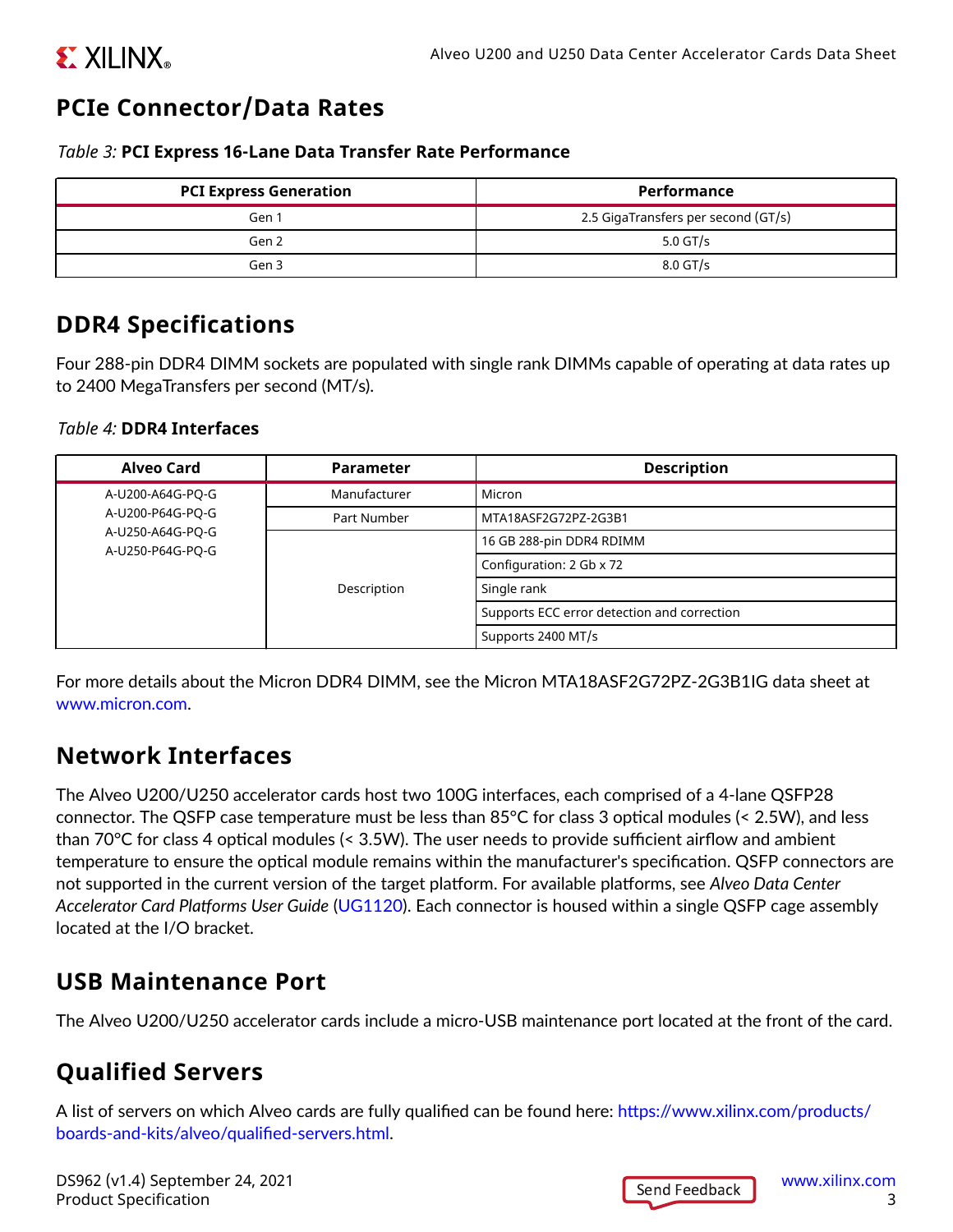# <span id="page-3-0"></span>**Operating System Compatibility**

For the most up-to-date operating system support, refer to the *Vitis Unified Software Platform Documentation: Application Acceleration Development* [\(UG1393](https://www.xilinx.com/cgi-bin/docs/rdoc?v=latest;d=ug1393-vitis-application-acceleration.pdf)).

# **FPGA Resource Information**

The Xilinx Alveo U200 and U250 accelerator cards are custom-built UltraScale+ FPGAs that run optimally (and exclusively) on the Alveo architecture. The Alveo U200 card uses the XCU200 FPGA and the Alveo U250 card uses the XCU250 FPGA, both of which use Xilinx stacked silicon interconnect (SSI) technology to deliver breakthrough FPGA capacity, bandwidth, and power efficiency. This technology allows for increased density by combining multiple super logic regions (SLRs). The XCU200 comprises three SLRs and the XCU250 comprises four SLRs. Both devices connect to 16 lanes of PCI Express® that can operate up to 8 GT/s (Gen3). Both devices connect to four DDR4 16 GB, 2400 MT/s, 64-bit with error correcting code (ECC) DIMMs for a total of 64 GB of DDR4. Both devices connect to two QSFP28 connectors with associated clocks generated on board. The following figures show the SLR regions along with the PCIe, DDR4 and QSFP28 connections for the Alveo U200 and U250 cards. The U250 card has four SLRs while the U200 card has three SLRs.



### *Figure 2:* **Floorplan of the XCU200 Device**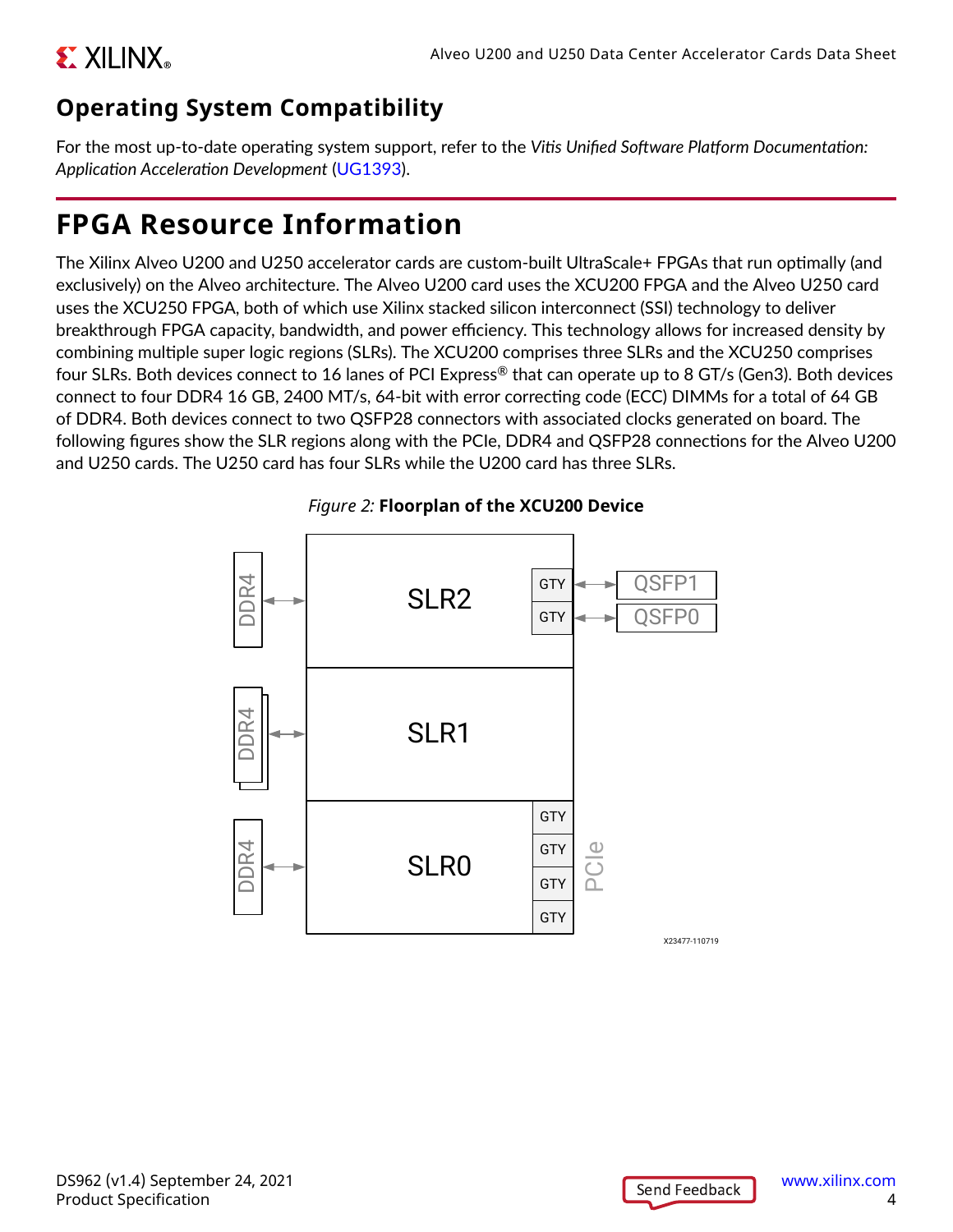#### *Figure 3:* **Floorplan of the XCU250 Device**



For customers using the Vitis™ application acceleration development flow, a platform is created that manages the PCIe interface, data transfers, and card status information. It also remotely loads kernels and performs several functions that greatly simplify developing an application. This platform is part of the static region (an area of the FPGA that is not reconfigurable). This platform consumes resources from the available resources listed in [Table 1.](#page-0-0) The specific amount of resources depends on which platform, and even which version of a platform is used. This information is available in the *Alveo Data Center Accelerator Card Platforms User Guide* ([UG1120\)](https://www.xilinx.com/cgi-bin/docs/bkdoc?k=accelerator-cards;d=ug1120-alveo-platforms.pdf).

For developing applications, refer to the *Vitis Unified Software Platform Documentation: Application Acceleration Development* ([UG1393](https://www.xilinx.com/cgi-bin/docs/rdoc?v=latest;d=ug1393-vitis-application-acceleration.pdf)).

# **Thermal Specification**

## **Ambient Conditions**

The ambient conditions are detailed in the following sections.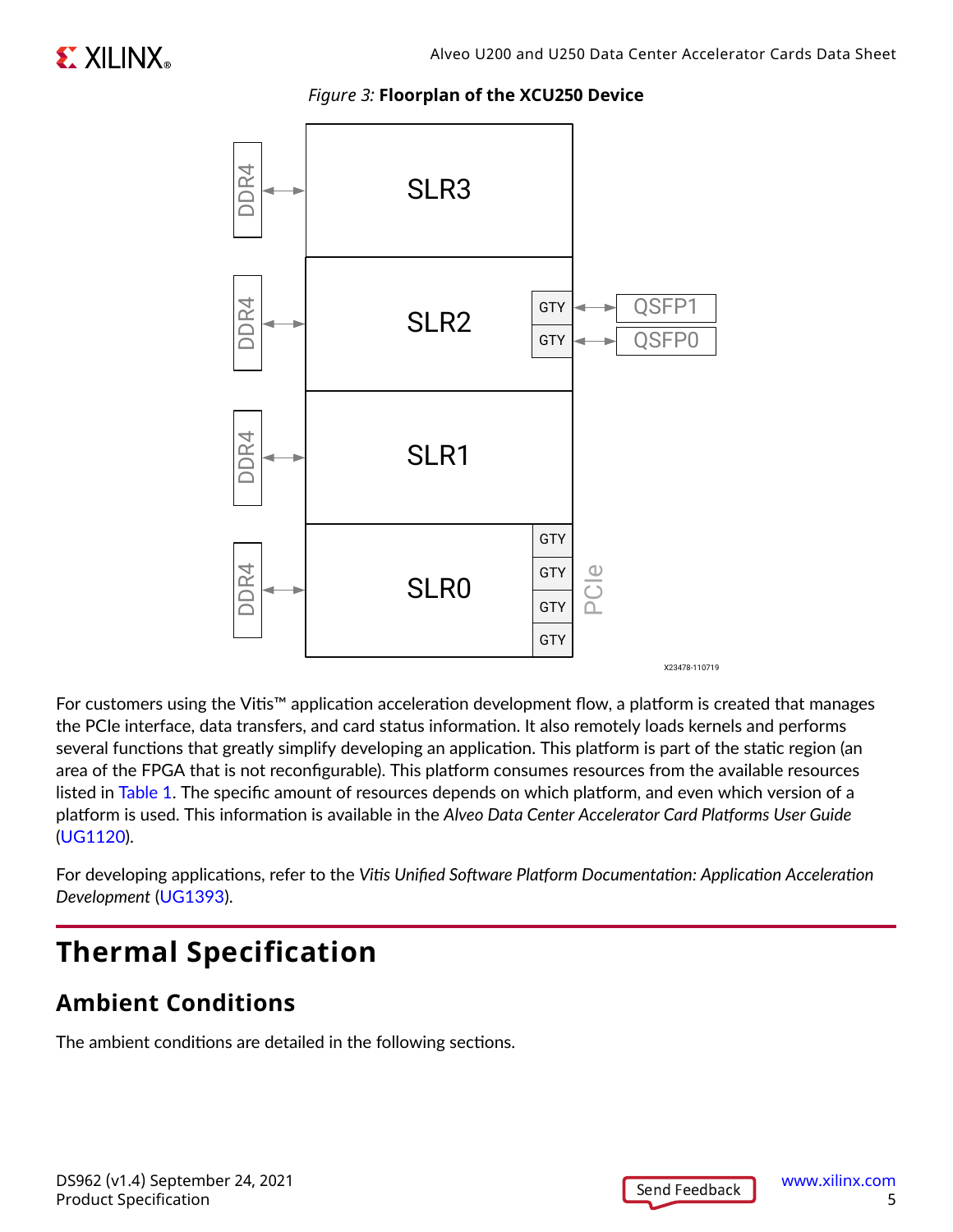# <span id="page-5-0"></span>**Operating and Storage Temperature Conditions**

*Table 5:* **Operating and Storage Temperatures and Humidity Conditions**

| <b>Specification</b>               | <b>Condition</b>                 |
|------------------------------------|----------------------------------|
| Operating temperature              | $0^{\circ}$ C to 45 $^{\circ}$ C |
| Storage temperature                | –40°C to 75°C                    |
| Operating humidity, non-condensing | 8% to 90%                        |
| Storage humidity, non-condensing   | 5% to 95%                        |

## **Airflow Direction Support**

Passive cards do not include a built-in fan and therefore require an external mechanism to ensure proper airflow for cooling. Passive cards should not be powered without a forced airflow mechanism in place. The passively cooled Alveo U200/U250 cards support airflow as illustrated below.

### *Figure 4:* **Airflow Direction for Passively Cooled Cards**



*Note***:** Other environmental conditions are possible, including bidirectional flow. However, this is specific to server configurations, and testing is performed by individual OEMs. Contact your server provider for more information and options.

# **Operating Conditions**

### **Inlet Temperature versus Airflow Requirement in Server**

The following tables provide the required airflow rate and airflow speed to the card under various operating conditions.

*Note***:** In the following tables, the term *load* refers to the total thermal power dissipation of the card.

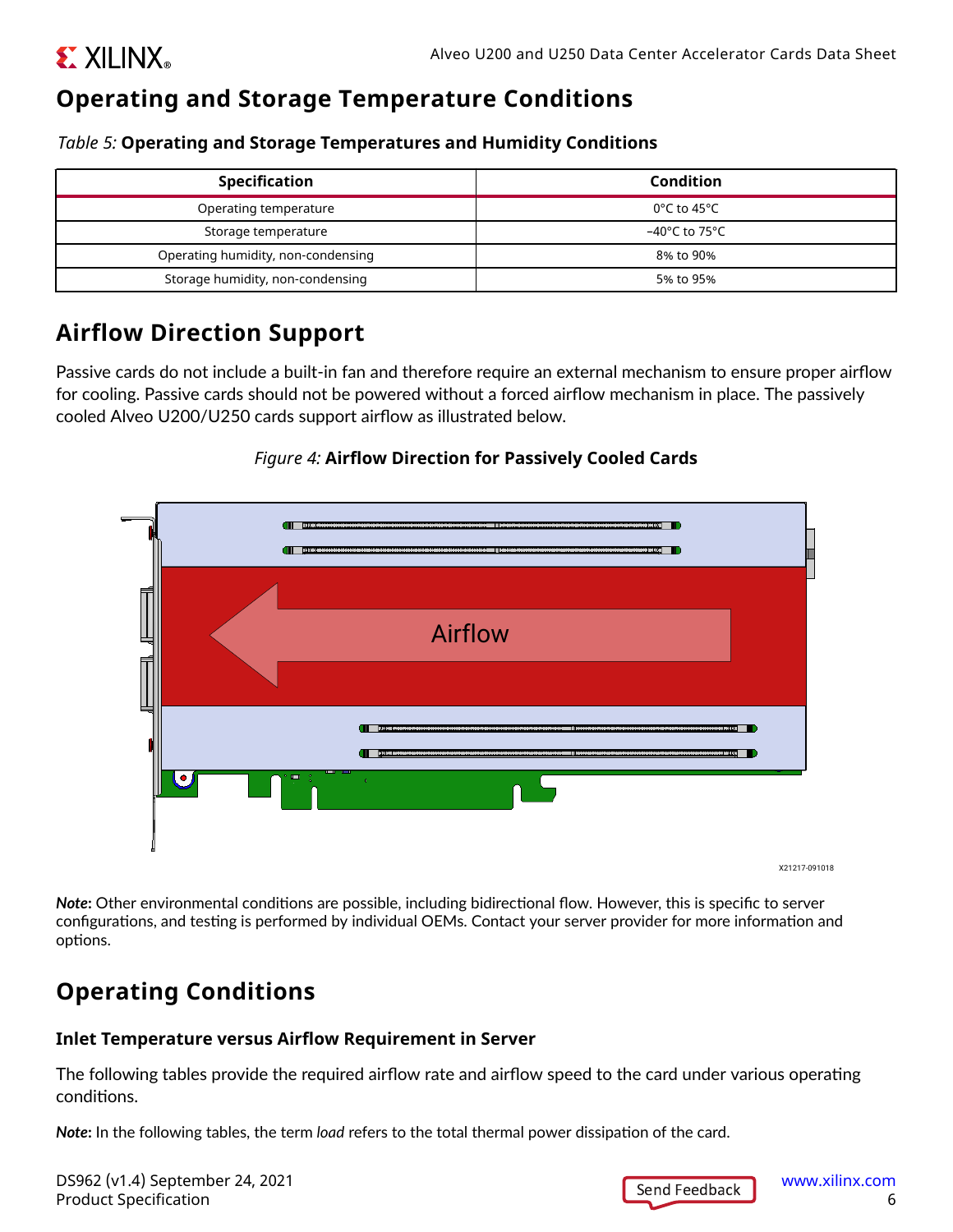

#### *Table 6:* **Required Flow at Sea Level for an Example 180W Load for 70°C Rated QSFP**

| Inlet Temperature versus Airflow Requirement of PCIe Card Slot (34.8 mm x 106.65 mm) at Sea Level for 70°C<br><b>Rated QSFP</b> |                              |                                    |                          |
|---------------------------------------------------------------------------------------------------------------------------------|------------------------------|------------------------------------|--------------------------|
| <b>Inlet Temperature to the Card</b><br>(°C)                                                                                    | Linear Feet per Minute (LFM) | <b>Cubic Feet per Minute (CFM)</b> | <b>Pressure</b><br>(nwg) |
| 5                                                                                                                               | 300                          | 12.0                               | 0.15                     |
| 10                                                                                                                              | 320                          | 12.8                               | 0.17                     |
| 15                                                                                                                              | 350                          | 14.0                               | 0.19                     |
| 20                                                                                                                              | 390                          | 15.6                               | 0.23                     |
| 25                                                                                                                              | 440                          | 17.6                               | 0.28                     |
| 30                                                                                                                              | 500                          | 20.0                               | 0.35                     |
| 35                                                                                                                              | 570                          | 22.7                               | 0.44                     |
| 40                                                                                                                              | 660                          | 26.3                               | 0.57                     |
| 45                                                                                                                              | 750                          | 29.9                               | 0.71                     |
| 50 (not supported)                                                                                                              | 870                          | 34.7                               | 0.93                     |

#### *Table 7:* **Required Flow at Sea Level for an Example 180W Load for 85°C Rated QSFP**

| Inlet Temperature versus Airflow Requirement of PCIe Card Slot (34.8 mm x 106.65 mm) at Sea Level for 85°C<br><b>Rated QSFP</b> |                              |                                    |                           |
|---------------------------------------------------------------------------------------------------------------------------------|------------------------------|------------------------------------|---------------------------|
| <b>Inlet Temperature to the Card</b><br>(°C)                                                                                    | Linear Feet per Minute (LFM) | <b>Cubic Feet per Minute (CFM)</b> | <b>Pressure</b><br>(inwg) |
| 5                                                                                                                               | 220                          | 8.8                                | 0.09                      |
| 10                                                                                                                              | 230                          | 9.2                                | 0.10                      |
| 15                                                                                                                              | 250                          | 10.0                               | 0.11                      |
| 20                                                                                                                              | 280                          | 11.2                               | 0.13                      |
| 25                                                                                                                              | 310                          | 12.4                               | 0.16                      |
| 30                                                                                                                              | 350                          | 14.0                               | 0.19                      |
| 35                                                                                                                              | 390                          | 15.6                               | 0.23                      |
| 40                                                                                                                              | 450                          | 18.0                               | 0.29                      |
| 45                                                                                                                              | 520                          | 20.8                               | 0.37                      |
| 50 (not supported)                                                                                                              | 600                          | 23.9                               | 0.48                      |

### *Table 8:* **Required Flow at 1200m above Sea Level for an Example 180W Load for 70°C Rated QSFP**

| $ $ Inlet Temperature versus Airflow Requirement of PCIe Card Slot (34.8 mm x 106.65 mm) at 1200m above Sea Level $ \,$<br>for 70°C Rated QSFP |                              |                                    |                                 |
|------------------------------------------------------------------------------------------------------------------------------------------------|------------------------------|------------------------------------|---------------------------------|
| <b>Inlet Temperature to the Card</b><br>(°C)                                                                                                   | Linear Feet per Minute (LFM) | <b>Cubic Feet per Minute (CFM)</b> | <b>Pressure</b><br>$($ inwg $)$ |
|                                                                                                                                                | 320                          | 12.8                               | 0.17                            |
| 10                                                                                                                                             | 340                          | 13.6                               | 0.18                            |
| 15                                                                                                                                             | 380                          | 15.2                               | 0.22                            |
| 20                                                                                                                                             | 420                          | 16.8                               | 0.26                            |
| 25                                                                                                                                             | 480                          | 19.2                               | 0.33                            |
| 30                                                                                                                                             | 540                          | 21.5                               | 0.40                            |

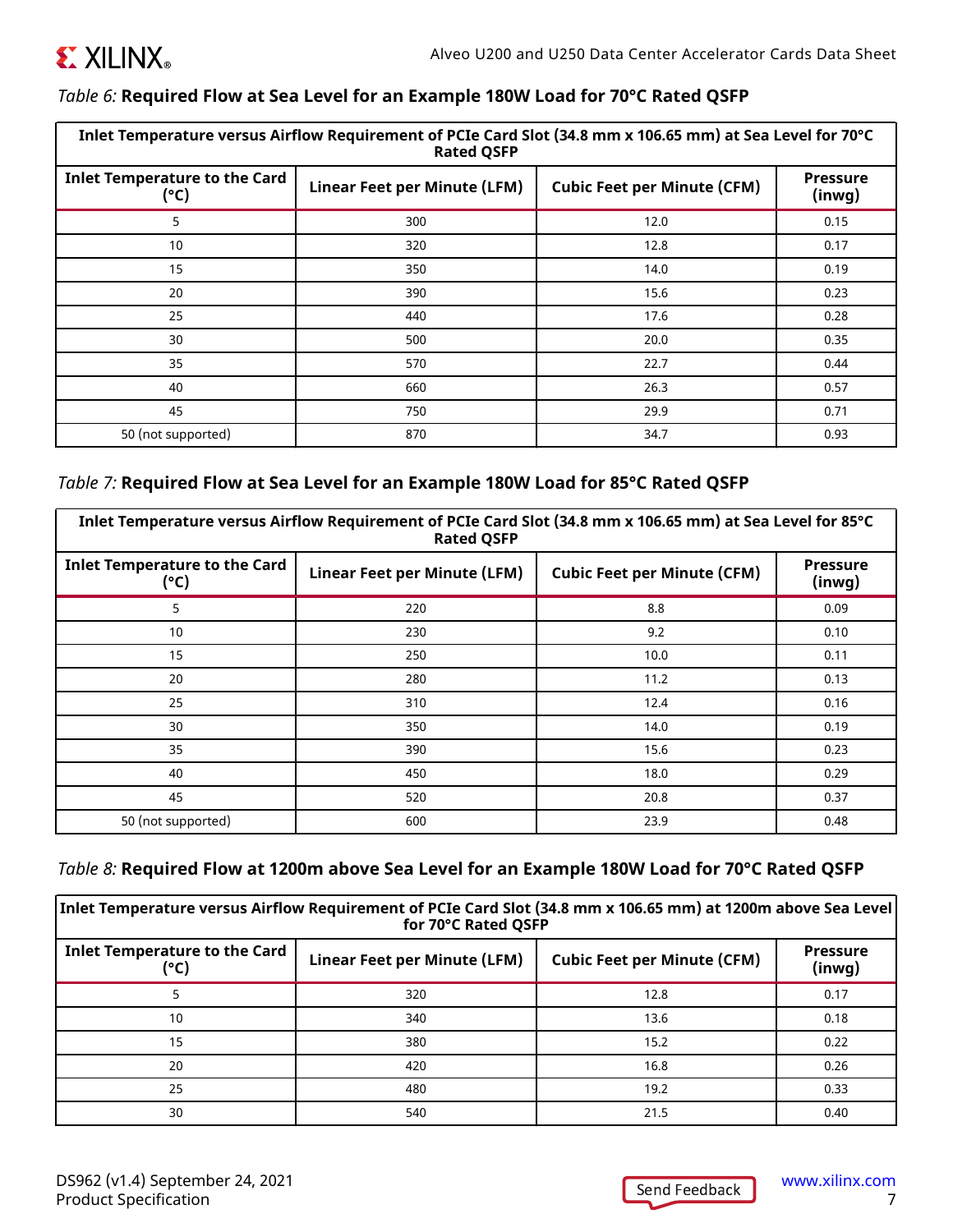<span id="page-7-0"></span>

#### *Table 8:* **Required Flow at 1200m above Sea Level for an Example 180W Load for 70°C Rated QSFP** *(cont'd)*

| $ $ Inlet Temperature versus Airflow Requirement of PCIe Card Slot (34.8 mm x 106.65 mm) at 1200m above Sea Level $ \,$<br>for 70°C Rated QSFP |                              |                                    |                           |
|------------------------------------------------------------------------------------------------------------------------------------------------|------------------------------|------------------------------------|---------------------------|
| <b>Inlet Temperature to the Card</b><br>(°C)                                                                                                   | Linear Feet per Minute (LFM) | <b>Cubic Feet per Minute (CFM)</b> | <b>Pressure</b><br>(inwg) |
| 35                                                                                                                                             | 620                          | 24.7                               | 0.51                      |
| 40                                                                                                                                             | 710                          | 28.3                               | 0.65                      |
| 45                                                                                                                                             | 810                          | 32.3                               | 0.82                      |
| 50 (not supported)                                                                                                                             | 930                          | 37.1                               | 1.05                      |

#### *Table 9:* **Required Flow at 1200m above Sea Level for an Example 180W Load for 85°C Rated QSFP**

| Inlet Temperature versus Airflow Requirement of PCIe Card Slot (34.8 mm x 106.65 mm) at 1200m above Sea Level<br>for 85°C Rated QSFP |                              |                                    |                           |
|--------------------------------------------------------------------------------------------------------------------------------------|------------------------------|------------------------------------|---------------------------|
| <b>Inlet Temperature to the Card</b><br>(°C)                                                                                         | Linear Feet per Minute (LFM) | <b>Cubic Feet per Minute (CFM)</b> | <b>Pressure</b><br>(inwg) |
| 5                                                                                                                                    | 240                          | 9.6                                | 0.11                      |
| 10                                                                                                                                   | 250                          | 10.0                               | 0.11                      |
| 15                                                                                                                                   | 270                          | 10.8                               | 0.13                      |
| 20                                                                                                                                   | 300                          | 12.0                               | 0.15                      |
| 25                                                                                                                                   | 330                          | 13.2                               | 0.17                      |
| 30                                                                                                                                   | 370                          | 14.8                               | 0.21                      |
| 35                                                                                                                                   | 420                          | 16.8                               | 0.26                      |
| 40                                                                                                                                   | 480                          | 19.2                               | 0.33                      |
| 45                                                                                                                                   | 560                          | 22.3                               | 0.43                      |
| 50 (not supported)                                                                                                                   | 650                          | 25.9                               | 0.55                      |

## **Temperature Gradient**

The Alveo accelerator card and its thermal management device should be able to operate at a temperature/time gradient of 15°C/hour in its ambient surroundings. The thermal management device is the heat sink, shroud, backplate, top plate, and fan (for active solutions).

## **Humidity**

The Alveo accelerator card and its thermal management device should be able to operate in a RH (relative humidity) range of 8% to 90% and a dew point of –12°C DP without condensation.

## **Storage and Non-Operating Conditions**

The Alveo accelerator card and its thermal management device should be stored or maintained in non-operating conditions in a RH range of 5% to 95% without condensation and an ambient temperature range of –40°C to 75°C.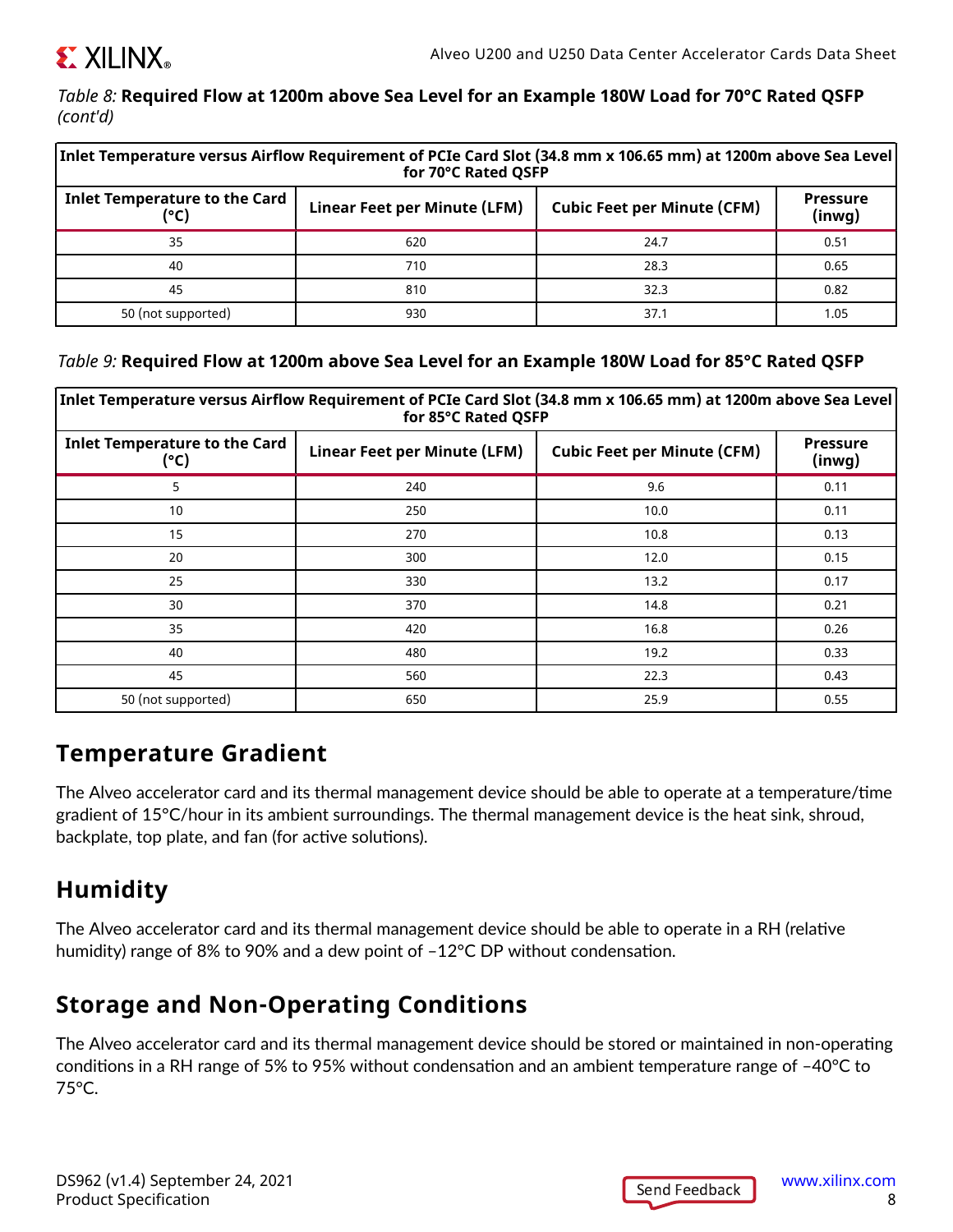# **Regulatory Compliance Statements**

*Note***:** The following sections contain information in languages other than English. This is required for regulatory compliance.

# **FCC Class A Products**

- U200-A64G
- U200-P64G
- U250-A64G
- U250-P64G

*Note***:** These devices are for use with UL Listed Servers or I.T.E.

### **Safety Compliance**

The following safety standards apply to all products listed above.

- UL 60950-1, 2nd Edition, 2014-10-14 (Information Technology Equipment Safety Part 1: General Requirements)
- CSA C22.2 No. 60950-1-07, 2nd Edition, 2014-10-14 (Information Technology Equipment Safety Part 1: General Requirements)
- EN 60950-1:2006+A11:2009+A1:2012+A12:2011+A2:2013 (European Union)
- IEC 60950-1:2005 (2nd Edition); Am 1:2009 (International)
- EU LVD Directive 2014/35/EU
- IEC 62368-1:2014 (2nd Edition)

# **EMC Compliance**

The following standards apply.

### **Class A Products**

- FCC Part 15 Radiated & Conducted Emissions (USA)
- CAN ICES-3(A)/NMB-3(A) Radiated & Conducted Emissions (Canada)
- CISPR 32 Radiated & Conducted Emissions (International)
- EN55032: 2015 Radiated & Conducted Emissions (European Union)
- EN55035:2017 Immunity (European Union)
- EMC Directive 2014/30/EU
- VCCI (Class A)– Radiated & Conducted Emissions (Japan)
- CNS13438 Radiated & Conducted Emissions (Taiwan)
- CNS 15663 RoHS (Taiwan)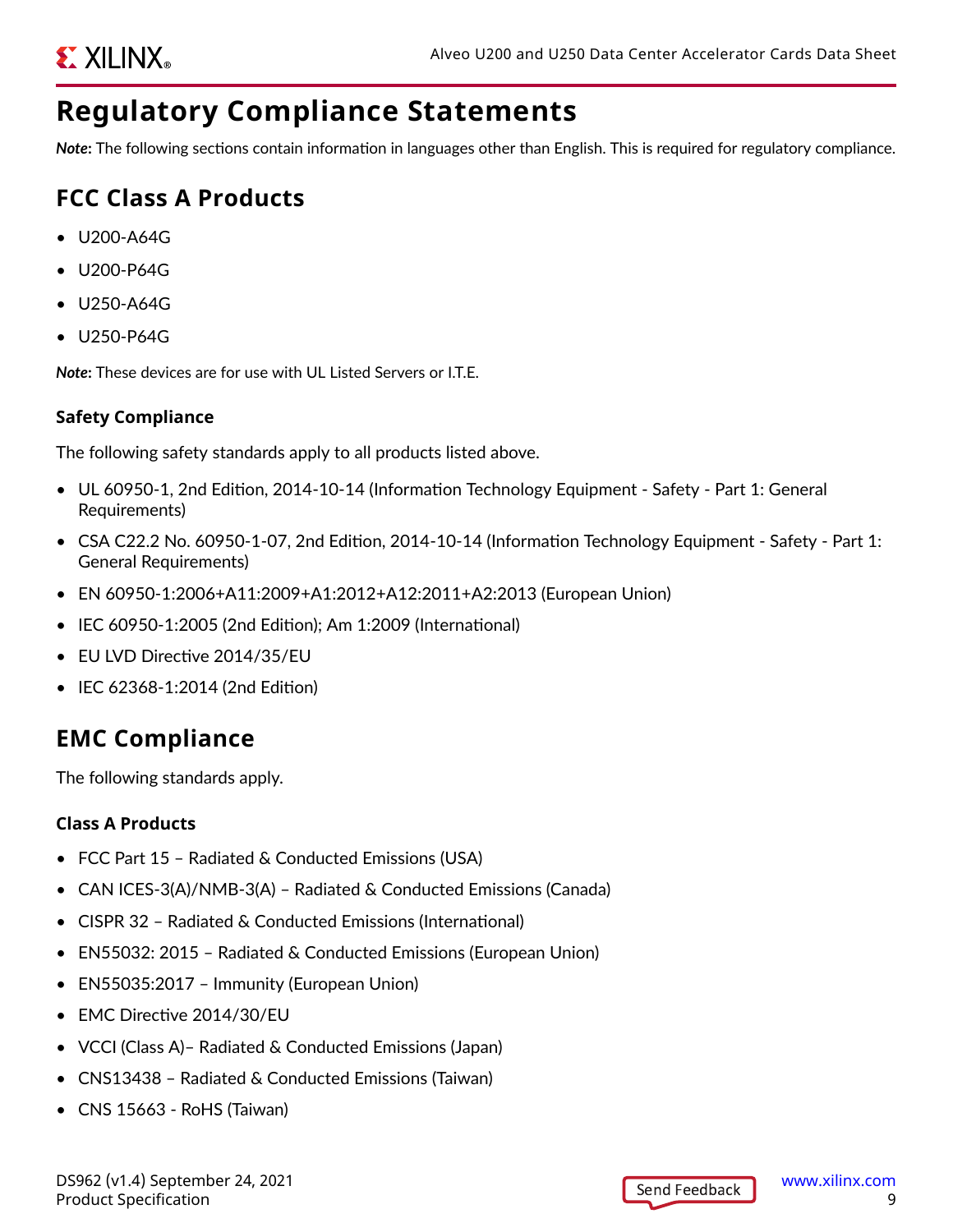# **EXILINX**

- AS/NZS CISPR 32 Radiated and Conducted Emissions (Australia/New Zealand)
- Article 58-2 of Radio Waves Act, Clause 3 (Korea)

### **Regulatory Compliance Markings**

When required, these products are provided with the following Product Certification Markings:

- UL Listed Accessories Mark for the USA and Canada
- CE mark
- FCC markings
- VCCI marking
- Australian C-Tick mark
- Korea MSIP mark
- Taiwan BSMI mark

# **FCC Class A User Information**

The Class A products listed above comply with Part 15 of the FCC Rules. Operation is subject to the following two conditions:

- 1. This device may not cause harmful interference.
- 2. This device must accept any interference received, including interference that may cause undesired operation.

**IMPORTANT!** *This equipment has been tested and found to comply with the limits for a Class A digital device, pursuant to Part 15 of the FCC rules. These limits are designed to provide reasonable protection against harmful interference when the equipment is operated in a commercial environment. This equipment generates, uses, and can radiate radio frequency energy and, if not installed and used in accordance with the instructions, may cause harmful interference to radio communications. Operation of this equipment in a residential area is likely to cause harmful interference, in which case the user will be required to correct the interference at his or her own expense.*

**IMPORTANT!** *Cet équipement a été testé et jugé conforme à la Class A digital device, conformément à la règle 15 du standard FCC. Ces limites sont conçues pour fournir des protections contre des interférences nuisibles lorsque l'équipement est utilisé dans un environnement commercial. Cet équipement génère, utilise et peut émettre des énergies de radio-fréquence et, s'il n'est pas installé et utilisé conformément aux instructions, peut nuire aux communications radio. L'exploitation de cet équipement dans une zone résidentielle est susceptible de causer des interférences nuisibles, auquel cas l'utilisateur peut être tenu de prendre des mesures adéquates à ses propres frais.*

**WICHTIG!** *Dieses Gerät wurde getestet und entspricht den Grenzwerten für digitale Geräte der Klasse A gemäß Teil 15 der FCC-Bestimmungen. Diese Grenzwerte bieten einen angemessenen Schutz gegen schädliche Interferenzen, wenn das Gerät in einer gewerblichen Umgebung betrieben wird. Dieses Gerät erzeugt und verwendet Hochfrequenzenergie und kann diese abstrahlen. Wenn es nicht gemäß den Anweisungen installiert und verwendet wird, kann dies Funkstörungen verursachen. Der Betrieb dieses Geräts in einem Wohngebiet kann schädliche Interferenzen verursachen. In diesem Fall muss der Benutzer die Interferenz auf eigene Kosten beheben.*

**CAUTION!** *If the device is changed or modified without permission from Xilinx, the user may void his or her authority to operate the equipment.*

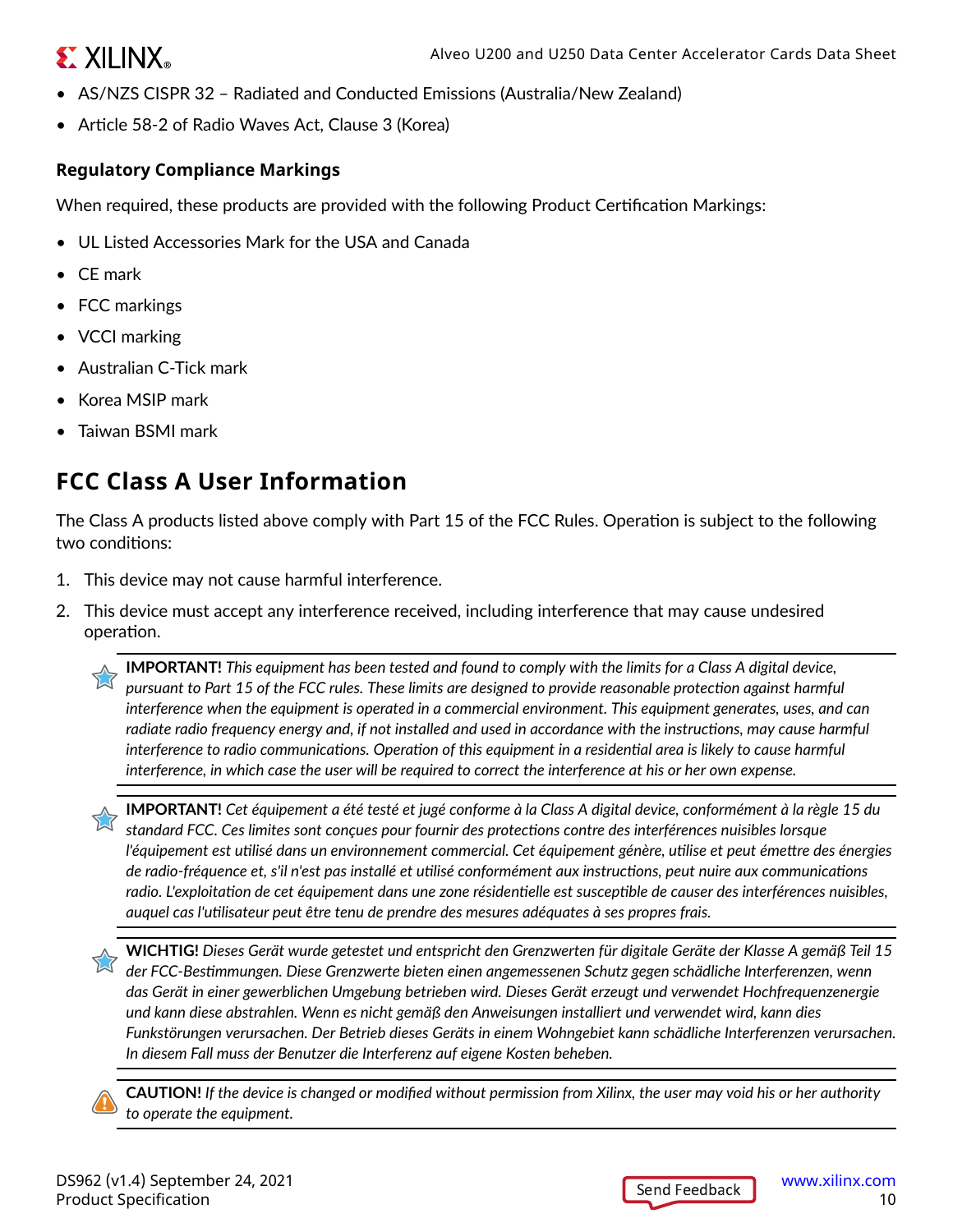# **EXILINX**®



**ATTENTION!** *Si l'appareil est modifié sans l'autorisation de Xilinx, l'utilisateur peut annuler son abilité à utiliser l'équipement.*



**VORSICHT!** *Wenn das Gerät ohne Erlaubnis von Xilinx geändert wird, kann der Benutzer seine Berechtigung zum Betrieb des Geräts verlieren.*

# **Canadian Compliance (Industry Canada)**

CAN ICES-3(A)/NMB-3(A)

## **VCCI Class A Statement**

この装置は、クラスA情報技術装置です。この装置を家庭環境で使用すると電波妨害を引き起こすことがあります。 この場合には使用者が適切な対策を構ずるよう要求されることがあります。 **VCCI-A** 

## **KCC Notice Class A (Republic of Korea Only)**

#### A급 기기 (업무용 방송통신기기)

이 기기는 업무용(A급)으로 전자파적합등록을 한 기기이오니 판매자 또는 사용자는 이 점을 주의하시기 바라며, 가정외의 지역에서 사용하는 것을 목적으로 합니다.

**CLASS A device** (commercial broadcasting and communication equipment

This device has been appoved by EMC registration. Distributors or users pay attention to this point. This device is usually aimed to be used in other area except at home

# **BSMI Class A Notice (Taiwan)**

警告使用者:

此為甲類資訊技術設備,於居住環境中使用時,可能會造成射頻擾動,在此種情況下,使用者會被要求採取某些適對當的對策。

## **EU WEEE Logo**



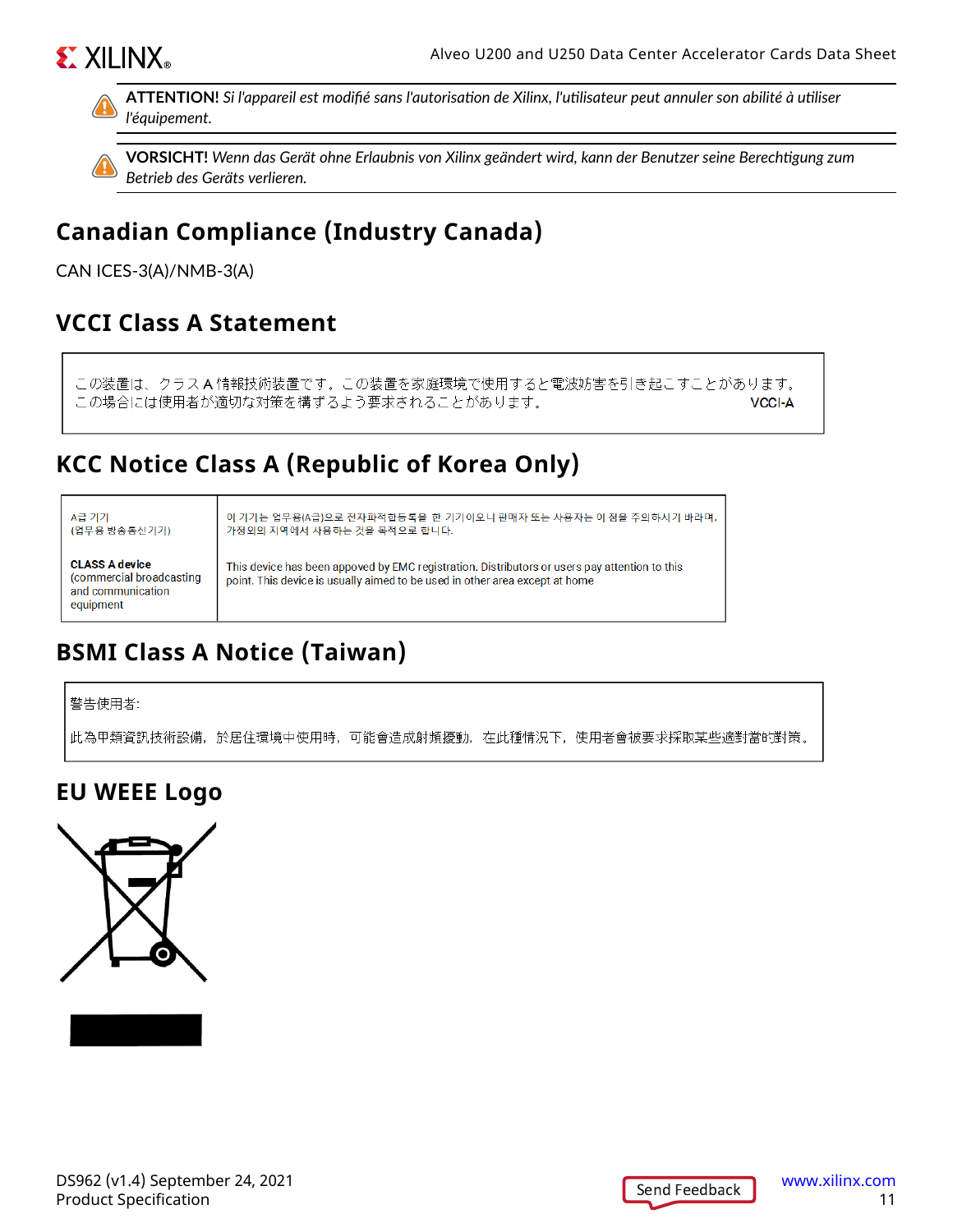<span id="page-11-0"></span>

## **Manufacturer Declaration European Community**



### **Manufacturer Declaration**

Xilinx declares that the equipment described in this document is in conformance with the requirements of the European Council Directive listed below:

- Low Voltage Directive 2014/35/EU
- EMC Directive 2014/30/EU
- RoHS 3 Directive 2011/65/EU, 2015/863
- China RoHS Declaration: Standards SJ/T 11363-2006, 11364-2006, and GB/T 26572-2011

These products follow the provisions of the European Directive 2014/53/EU.

Dette produkt er i overensstemmelse med det europæiske direktiv 2014/53/EU.

Dit product is in navolging van de bepalingen van Europees Directief 2014/53/EU.

Tämä tuote noudattaa EU-direktiivin 2014/53/EU määräyksiä.

Ce produit est conforme aux exigences de la Directive Européenne 2014/53/EU.

Dieses Produkt entspricht den Bestimmungen der Europäischen Richtlinie 2014/53/EU.

Þessi vara stenst reglugerð Evrópska Efnahags Bandalagsins númer 2014/53/EU.

Questo prodotto è conforme alla Direttiva Europea 2014/53/EU.

Dette produktet er i henhold til bestemmelsene i det europeiske direktivet 2014/53/EU.

Este produto cumpre com as normas da Diretiva Européia 2014/53/EU.

Este producto cumple con las normas del Directivo Europeo 2014/53/EU.

Denna produkt har tillverkats i enlighet med EG-direktiv 2014/53/EU.

This declaration is based upon compliance of the Class A products listed above to the following standards: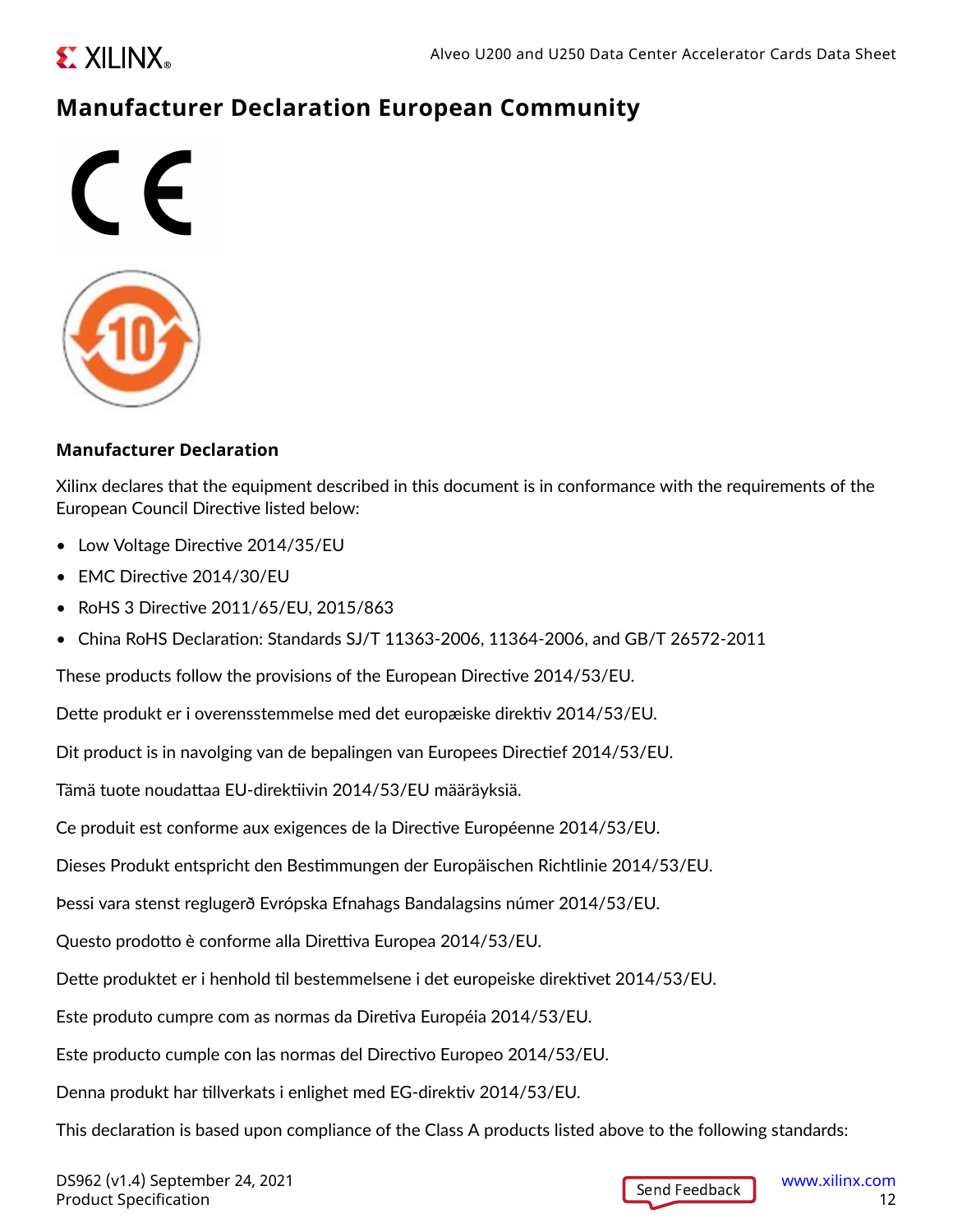

EN 55032 (CISPR 32 Class A) RF Emissions Control.

EN 55024:2010 (CISPR 24) Immunity to Electromagnetic Disturbance.

EN 60950-1:2006/A11:2009A1:2010/A12:2011 Information Technology Equipment- Safety-Part 1: General Requirements.

EN 50581:2012 - Technical documentation for the assessment of electrical and electronic products with respect to the restriction of hazardous substances.

**CAUTION!** *In a domestic environment, Class A products may cause radio interference, in which case the user may be required to take adequate measures.*

**ATTENTION!** *Dans un environnement domestique, les produits de Classe A peuvent causer des interférences radio, auquel cas l'utilisateur peut être tenu de prendre des mesures adéquates.*

**VORSICHT!** *In einer häuslichen Umgebung können Produkte der Klasse A Funkstörungen verursachen. In diesem Fall muss der Benutzer möglicherweise geeignete Maßnahmen ergreifen.*

#### **Responsible Party**

Xilinx, Inc. 2100 Logic Drive, San Jose, CA 95124 United States of America Phone: (408) 559-7778

# **References**

The following documents provide additional information.

- *Getting Started with Alveo Data Center Accelerator Cards* ([UG1301\)](https://www.xilinx.com/cgi-bin/docs/bkdoc?v=latest;k=accelerator-cards;d=ug1301-getting-started-guide-alveo-accelerator-cards.pdf)
- *Alveo Data Center Accelerator Card Platforms User Guide* ([UG1120\)](https://www.xilinx.com/cgi-bin/docs/bkdoc?k=accelerator-cards;d=ug1120-alveo-platforms.pdf)

# **Revision History**

The following table shows the revision history for this document.

| <b>Section</b>                                     | <b>Revision Summary</b>                                                                                          |  |
|----------------------------------------------------|------------------------------------------------------------------------------------------------------------------|--|
|                                                    | 09/24/2021 Version 1.4                                                                                           |  |
| Table 1                                            | Updated total electrical card load from 225W to 215W.                                                            |  |
| <b>Manufacturer Declaration European Community</b> | Removed GS compliance mark.                                                                                      |  |
| 05/05/2020 Version 1.3.1                           |                                                                                                                  |  |
| <b>FPGA Resource Information</b>                   | Updated link to Vitis Unified Software Platform Documentation:<br>Application Acceleration Development (UG1393). |  |
| <b>Revision History</b>                            | Corrected date for version 1.3.                                                                                  |  |
| 05/04/2020 Version 1.3                             |                                                                                                                  |  |
| Table 2                                            | Updated assembly length for active and passing cooling enclosure<br>installed.                                   |  |
| <b>Network Interfaces</b>                          | Updated wattage description.                                                                                     |  |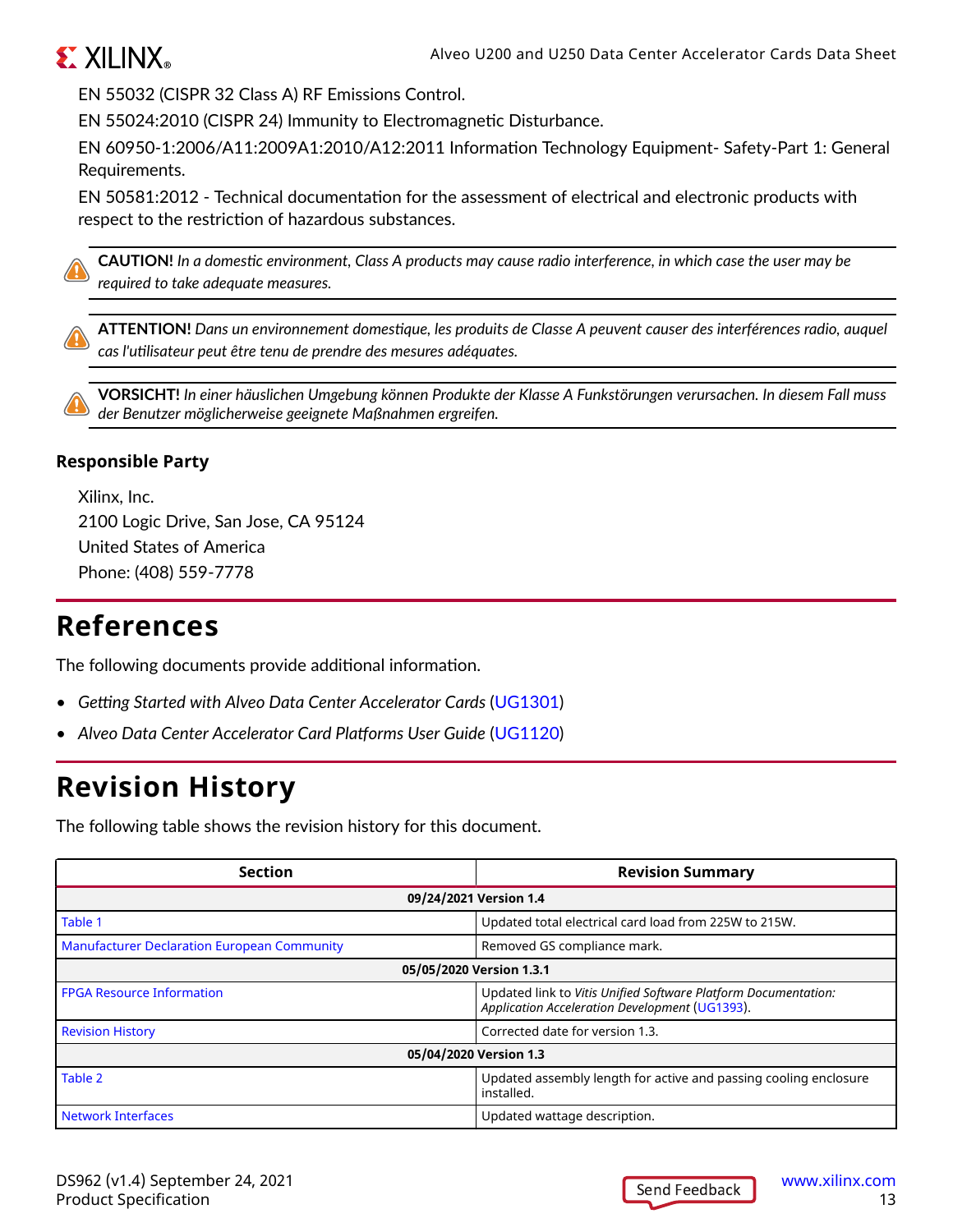# **EXALINX**

| <b>Section</b>                              | <b>Revision Summary</b>                                       |  |
|---------------------------------------------|---------------------------------------------------------------|--|
| <b>FPGA Resource Information</b>            | Updated first two paragraphs.                                 |  |
| <b>Standard Compliance Details</b>          | Removed section.                                              |  |
| <b>Airflow Direction Support</b>            | Added note after figure.                                      |  |
| <b>Operating Conditions</b>                 | Updated tables and removed figures.                           |  |
| <b>Humidity</b>                             | Updated upper end of relative humidity range from 85% to 90%. |  |
| <b>Storage and Non-Operating Conditions</b> | Updated upper end of relative humidity range from 90% to 95%. |  |
|                                             | 12/09/2019 Version 1.2.1                                      |  |
| <b>FPGA Resource Information</b>            | Added link to UG1416.                                         |  |
| 11/20/2019 Version 1.2                      |                                                               |  |
| General updates                             | Updated to the Vitis unified software platform throughout.    |  |
| <b>Alveo Product Details</b>                | Updated table and figure.                                     |  |
| <b>Qualified Servers</b>                    | Replaced table with link to Alveo qualified servers catalog.  |  |
| <b>Operating System Compatibility</b>       | Updated section.                                              |  |
| <b>FPGA Resource Information</b>            | Updated section, including figures.                           |  |
|                                             | 06/28/2019 Version 1.1                                        |  |
| <b>Alveo Product Details</b>                | Updated the block diagram.                                    |  |
| <b>Qualified Servers</b>                    | Added servers.                                                |  |
| <b>Operating System Compatibility</b>       | Updated Ubuntu operating systems.                             |  |
| <b>Standard Compliance Details</b>          | Added a note about altitude.                                  |  |
|                                             | 10/02/2018 Version 1.0                                        |  |
| Initial release.                            | N/A                                                           |  |

# **Please Read: Important Legal Notices**

The information disclosed to you hereunder (the "Materials") is provided solely for the selection and use of Xilinx products. To the maximum extent permitted by applicable law: (1) Materials are made available "AS IS" and with all faults, Xilinx hereby DISCLAIMS ALL WARRANTIES AND CONDITIONS, EXPRESS, IMPLIED, OR STATUTORY, INCLUDING BUT NOT LIMITED TO WARRANTIES OF MERCHANTABILITY, NON-INFRINGEMENT, OR FITNESS FOR ANY PARTICULAR PURPOSE; and (2) Xilinx shall not be liable (whether in contract or tort, including negligence, or under any other theory of liability) for any loss or damage of any kind or nature related to, arising under, or in connection with, the Materials (including your use of the Materials), including for any direct, indirect, special, incidental, or consequential loss or damage (including loss of data, profits, goodwill, or any type of loss or damage suffered as a result of any action brought by a third party) even if such damage or loss was reasonably foreseeable or Xilinx had been advised of the possibility of the same. Xilinx assumes no obligation to correct any errors contained in the Materials or to notify you of updates to the Materials or to product specifications. You may not reproduce, modify, distribute, or publicly display the Materials without prior written consent. Certain products are subject to the terms and conditions of Xilinx's limited warranty, please refer to Xilinx's Terms of Sale which can be viewed at [https://www.xilinx.com/](https://www.xilinx.com/legal.htm#tos) [legal.htm#tos](https://www.xilinx.com/legal.htm#tos); IP cores may be subject to warranty and support terms contained in a license issued to you by Xilinx. Xilinx products are not designed or intended to be fail-safe or for use in any application requiring fail-safe performance; you assume sole risk and liability for use of Xilinx products in such critical applications, please refer to Xilinx's Terms of Sale which can be viewed at [https://www.xilinx.com/legal.htm#tos.](https://www.xilinx.com/legal.htm#tos)